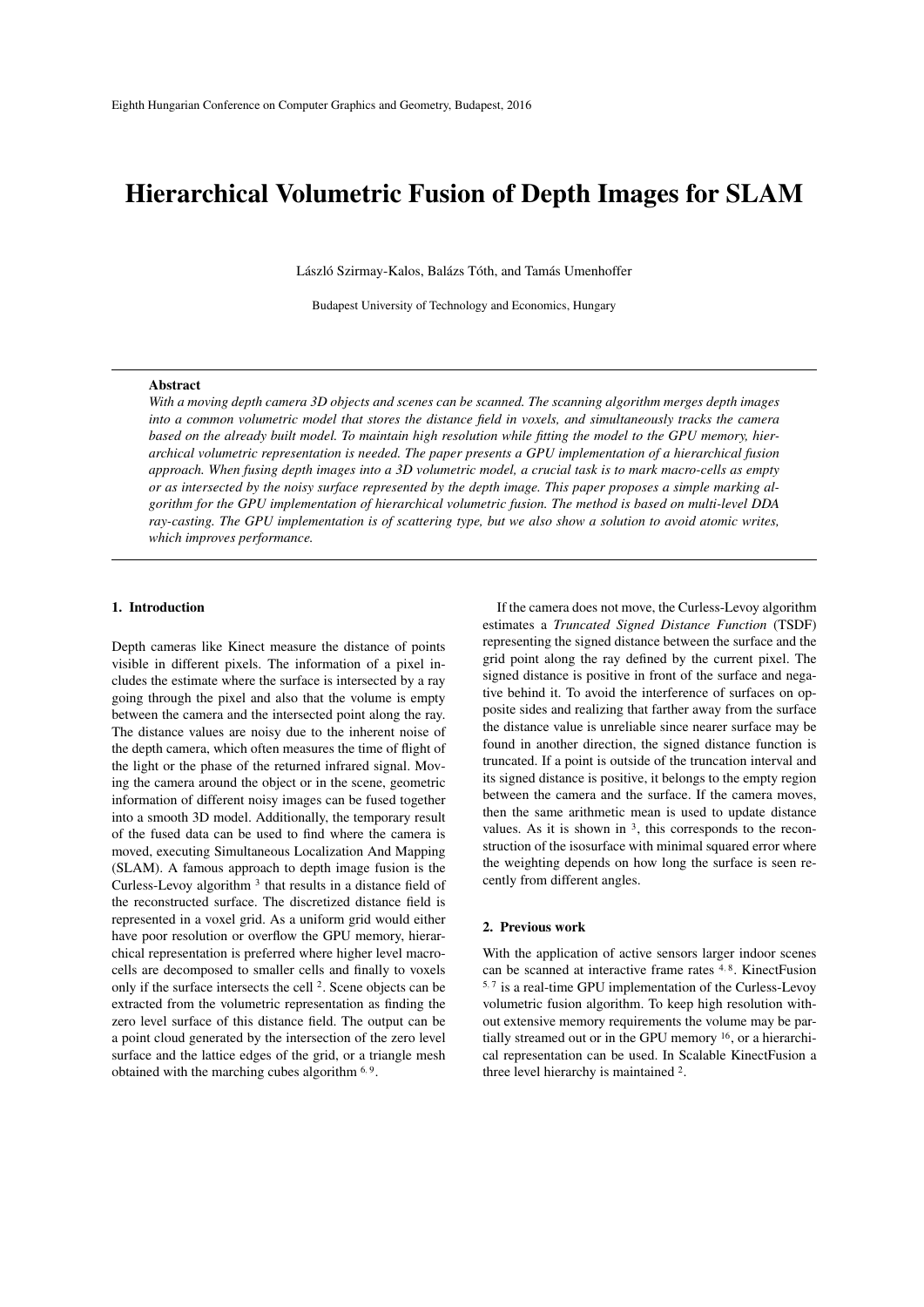# 3. The new method

We use a two-level hierarchy to represent the TSDF volume. The higher level grid is called macro-voxel array. A macro-voxel cell may or may not be subdivided depending on whether the surface intersects the macro-voxel. In case of subdivision, a  $8 \times 8 \times 8$  resolution micro-voxel array is assigned to the macro-voxel cell.



Figure 1: *Algorithm pipeline*

The algorithm iteratively executes the following main kernels (Figure 1):

- 1. *Mark*: Find macro-cells that are empty or affected by the current depth image.
- 2. *Subdivide*: Assign a micro-voxel block to marked macrocells that have not been subdivided yet.
- 3. *Fusion*: Find micro-voxels of marked macro-cells that are empty or affected by the current depth image and fuse, i.e. average their stored TSDF value with the TSDF obtained from the current depth image.
- 4. *Rendering*: Execute ray casting to render the current estimate of the surface from the current camera also computing the surface normals.
- 5. *Get depth image*: Read the new depth image from a possibly moving camera and compute the normals of the back projected depth image.
- 6. *Camera tracking*: Based on the rendered surface and normal vectors and the measured distance values, compute the new camera position and orientation with the Iterated Closest Point (ICP) algorithm<sup>5</sup>.

The memory layout supporting the two-level hierarchy is shown by Figure 2. A macro-voxel is represented by a 32 bit long descriptor that contains the 21 bit long micro-voxel array address (poolIdx) or it is -1 if the macro-voxel is not subdivided. Other bits encode whether the current depth image intersects the macro-cell (isNearSurface) and it is seen from the camera (isSeen). Variable emptyCounter stores how many times the macro-voxel was found empty before it has been subdivided.

The free micro-voxel blocks are taken from a list (FreeList). A micro-voxel is represented by a 32 bit long descriptor where 24 bits represent the TSDF and 8 bits the weight.



Figure 2: *Organization of the GPU memory that stores the two-level TSDF volume*

#### 3.1. Macro-cell marking

Step 1 determines whether higher level macro-cells are intersected by the surface. In classical volumetric fusion the center of the voxel is projected on the window plane of the depth image to locate the pixel where it is visible from the depth camera. If the difference of the depth value of this pixel and the distance of the voxel center from the camera is less than the truncation distance, the voxel is affected, otherwise it is assumed not to be intersected by the currently visible surface. Clearly, this method works only if the voxels are small and they are projected to a single pixel, otherwise sampling artifacts may show up. Higher level macro-cells are obviously not small enough, so a more precise test is needed. The method of Scalable KinectFusion <sup>2</sup> solves this problem by projecting the hexagons of each voxel onto the window plane and conservatively rasterizing the projected polygon to identify the pixels where depth comparison is needed. If rasterization is done in parallel, then an additional reduction is needed to make the final conclusion for the hexagons, i.e. for the whole cell. Although this is a output-driven, i.e. gathering type algorithm <sup>12, 11</sup>, but is quite complex and its thread divergence is high since different cells may be projected to highly varying number of pixels. Another drawback of the output-driven approach is that we should explicitly ignore those voxels that cannot be projected onto the window by a culling method.

To address the problems of the marking method of Scalable KinectFusion, we propose an input-driven, i.e. scattering type approach, which automatically ignores invisible cells, easy to implement, and its thread divergence is small. Due to its scattering type, different threads can write the same memory locations, but this problem can be handled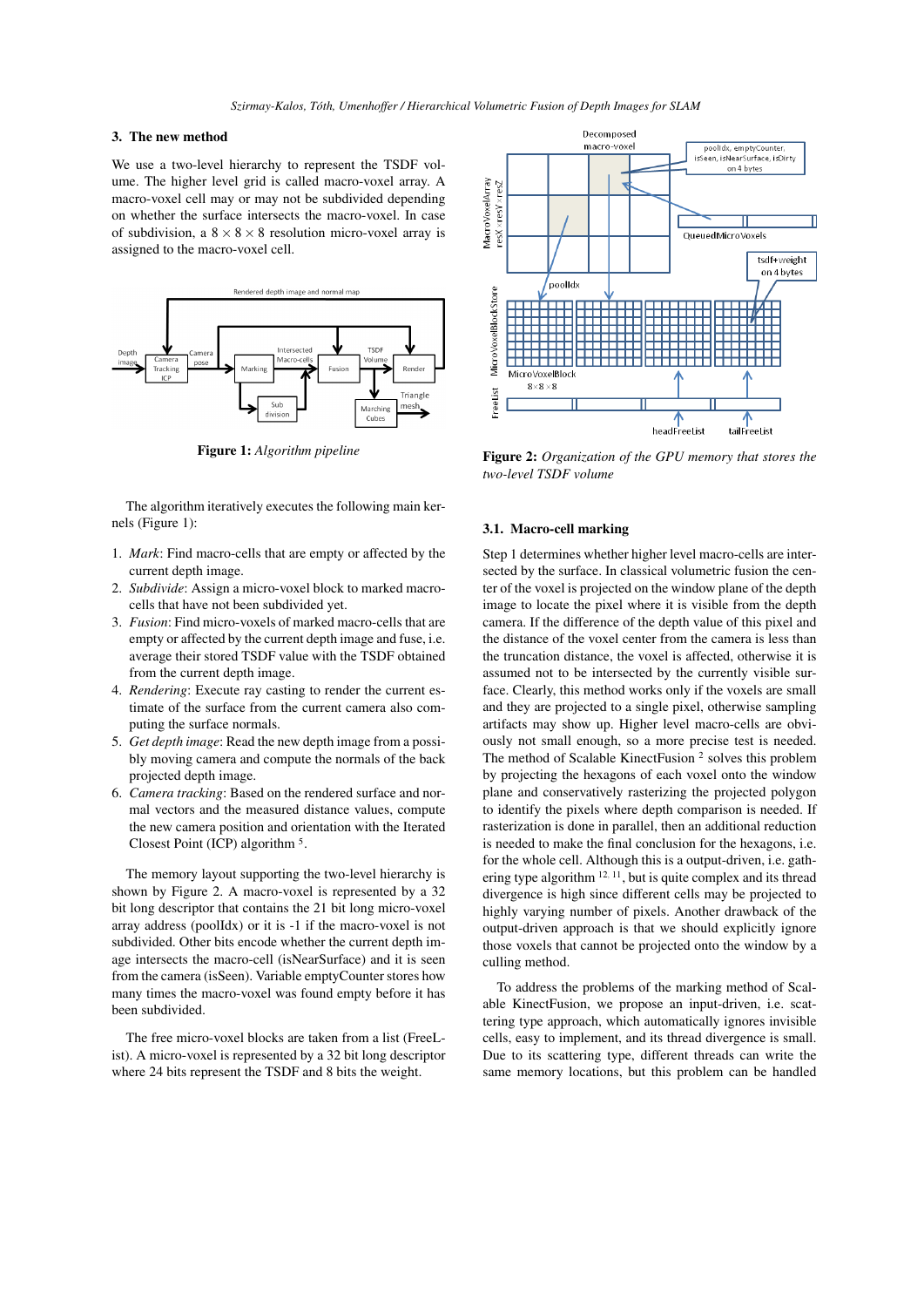without atomic writes in this special case. Moreover, if a one-frame delay is acceptable, the computational cost of the method is practically zero since it can be done together with the ray-casting step of the iteration, which is needed by the ICP anyway.



Figure 3: *The proposed macro-voxel marking algorithm. Initially all cells are set to unseen, i.e. not empty and not intersected. Threads are assigned to rays and execute multilevel DDA on the higher level macro-voxel grid starting at the cell closest to the camera. Before finding a macrovoxel overlapped by the truncation interval, macro-voxels are marked as empty. When the truncation interval overlaps with the cell, the macro-voxel is marked as intersected.*

The marking method updates two flags, one indicating emptiness, the other intersection. Initially both flags are cleared. The marking process assigns a GPU thread to every pixel of the depth image. The thread takes the depth value of the camera in this pixel and forms an interval, where the minimum is the depth value minus the truncation distance, and the maximum is the depth value plus the truncation distance. The thread executes a multi-level DDA based voxel traversal method <sup>1</sup> to identify those higher level cells that are intersected by this ray. Until the ray parameter at the exit point of the cell is lower than the minimum value, the visited cells are marked as empty (Figure 3). In empty cells there are no visible surfaces, so truncated signed values are updated accordingly. Cells where the entry-exit interval of the ray parameter overlaps with the truncation interval are possibly intersected by the noisy surface.

As different rays may intersect the same macro-cell, different threads may update the flags of the same cell, causing write collisions and usually necessitating atomic writes, which are slow. However, in this special case, atomic operations can be saved. The descriptor of a cell are shown by Figure 4, where the two flags are put into two bytes of the descriptor word, thus each of them can be accessed without modifying the other flag. If needed, a thread sets a flag independently of its previous value, and all other bits of the byte are constant during the execution of this thread. So the result is independent of the order how threads access these bytes.



Figure 4: *A single macro-voxel is represented by a 32 bit word containing the index of the block of child-voxels, the flags of intersection and emptiness, and also a counter showing how many times the complete macro-cell was found empty. Note that the flags of intersection and emptiness are put in different bytes, so they can be modified independently.*

When threads are complete, both flags may be still cleared, which means that this macro-cell is not affected. If the intersected flag is set, the surface intersects this macro-cell regardless of the state of the empty flag. If only the empty flag is set, the macro-cell does not contain surface and its children are either empty or not seen.

The discussed marking process is used to identify macrocells to be empty or intersected, while low level voxels are still processed by projecting their center onto the image plane. Thus, our algorithm identifies those macro-cells where low level processing is necessary. Note that in Step 2 called Rendering, a ray-casting needs to be executed anyway to track the camera by ICP, thus the identification of affected cells can be merged with this step reducing the additional cost of marking to almost zero. However, rendering happens with the old camera position and orientation while the fusion should use the updated camera parameters. As our algorithm marks only macro-cells, the one frame delay does not result in inaccuracies, but it can happen that voxels of a macro-cell are not updated in a frame or are tried to be updated when it is not necessary. Such a loss of a single frame update is tolerable and can happen due to the noise of the depth camera as well.

## 3.2. Fusion

For fusion, we use the classical method but only for the micro-voxels of subdivided macro-cells. The center of the micro-voxel is projected on the window plane of the depth image to locate the pixel where it is visible from the depth camera. If the difference of the depth value of this pixel and the distance of the voxel center from the camera is less than the truncation distance, the voxel is affected, otherwise it is assumed not to be intersected by the currently visible surface. For the affected micro-voxels, the weighted average of their stored TSDF value and the TSDF obtained from the current depth image is computed, and simultaneously the weight is incremented.

## 3.3. Rendering

The rendering method is a hierarchical DDA method <sup>10</sup>*,* <sup>13</sup> that switches to micro-voxel steps only for subdivided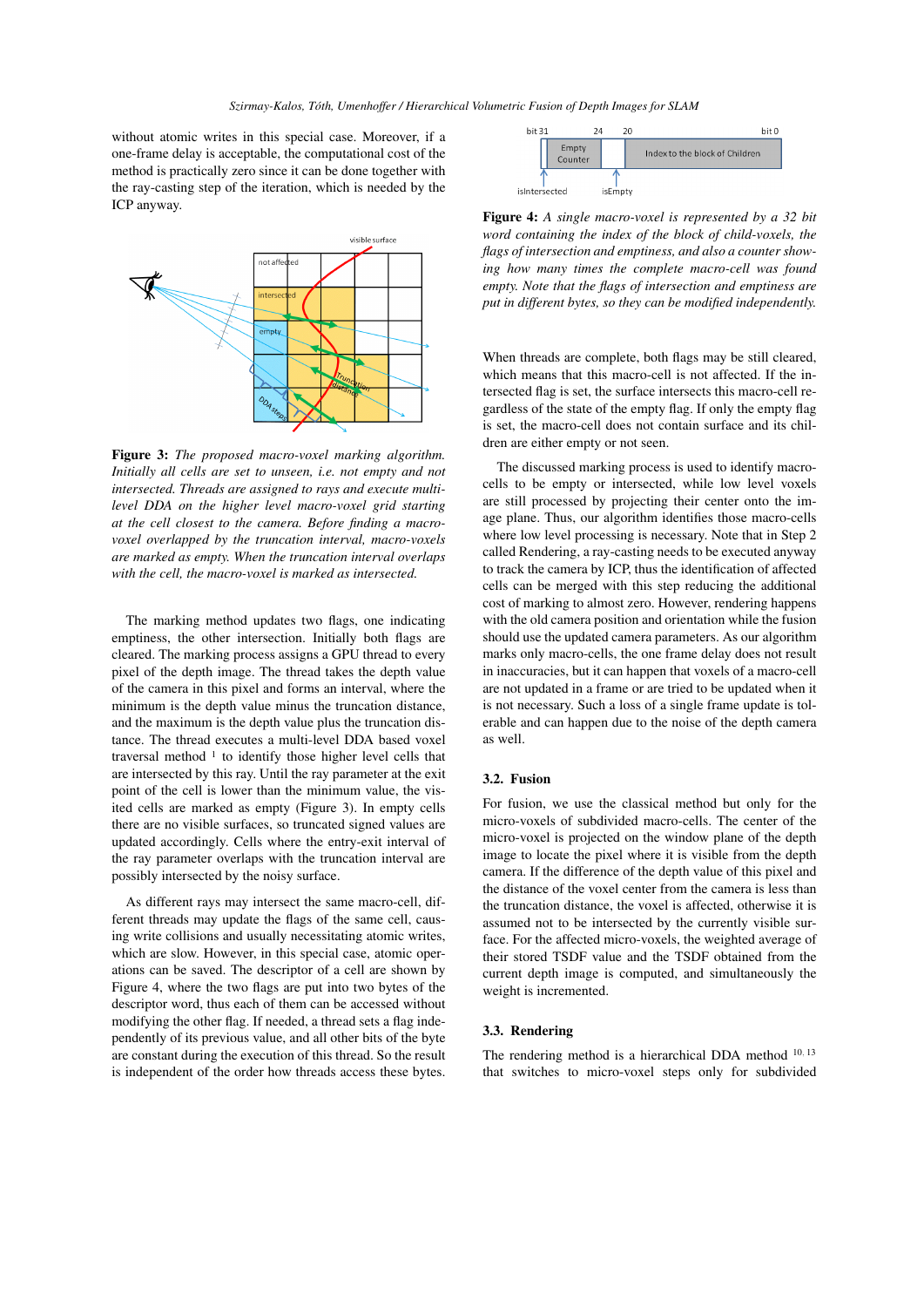macro-cells. In each cell, the ray parameter of the exit point is generated by a single addition. To reduce noise, the volume can also be filtered before rendering <sup>15</sup>*,* <sup>14</sup> .

# 3.4. Camera tracking

The camera tracking method is incremental, if the camera parameters are known in the previous frame, just the rotation and translation between the current and previous frames should be computed, and this new transformation is concatenated to the camera transformation of the previous frame. If we could identify a set of corresponding point pairs on two images, then we could find that rotation and translation which would align the two point clouds making the distance of the new point cloud and the transformation of the previous point cloud close to zero. This is an optimization problem, which can be solved iteratively.

To find possibly corresponding pairs, we exploit the fact that just a little time has elapsed between two frames, so a point remains in the same pixel with high probability<sup>5</sup>. This is not always true, so outliers must be detected and rejected. So we take the distance field and generate a point cloud from the camera of the previous frame. Then we take the current depth map and back project it to obtain a point cloud in the new camera coordinate system. The camera transformation between the current and previous frames is expected to align the two point clouds. Alignment is detected when back projected points are on the zero level surface of the distance field and also that the normal vectors of the back projected mesh at these points are similar to the normal vectors of the zero level surface. If either the distance or the normal vector difference is very large, then probably two non-corresponding points are taken, so they are rejected as outliers. Otherwise, we consider this pair as corresponding and use them while minimizing the total distance of the two point clouds.

ages using the Microsoft KinectFusion and our hierarchical method when allowing the same amount of GPU memory. Due to the hierarchical representation, voxel edge length could be reduced from 8 mm to 1 mm. Both algorithms run at real time on NVIDIA 690 GT GPUs.



Figure 6: *Comparison of the commercial version of Kinect-Fusion (upper) and the proposed algorithm (lower) when the two methods allocate the same amount of GPU memory.*



Figure 5: *Modified ICP algorithm applied in volumetric fusion*

## 4. Results

This system is implemented in CUDA. Figure 6 compares reconstructions of a telephone from Kinect 2 depth im-



Figure 7: *Scanned objects.*